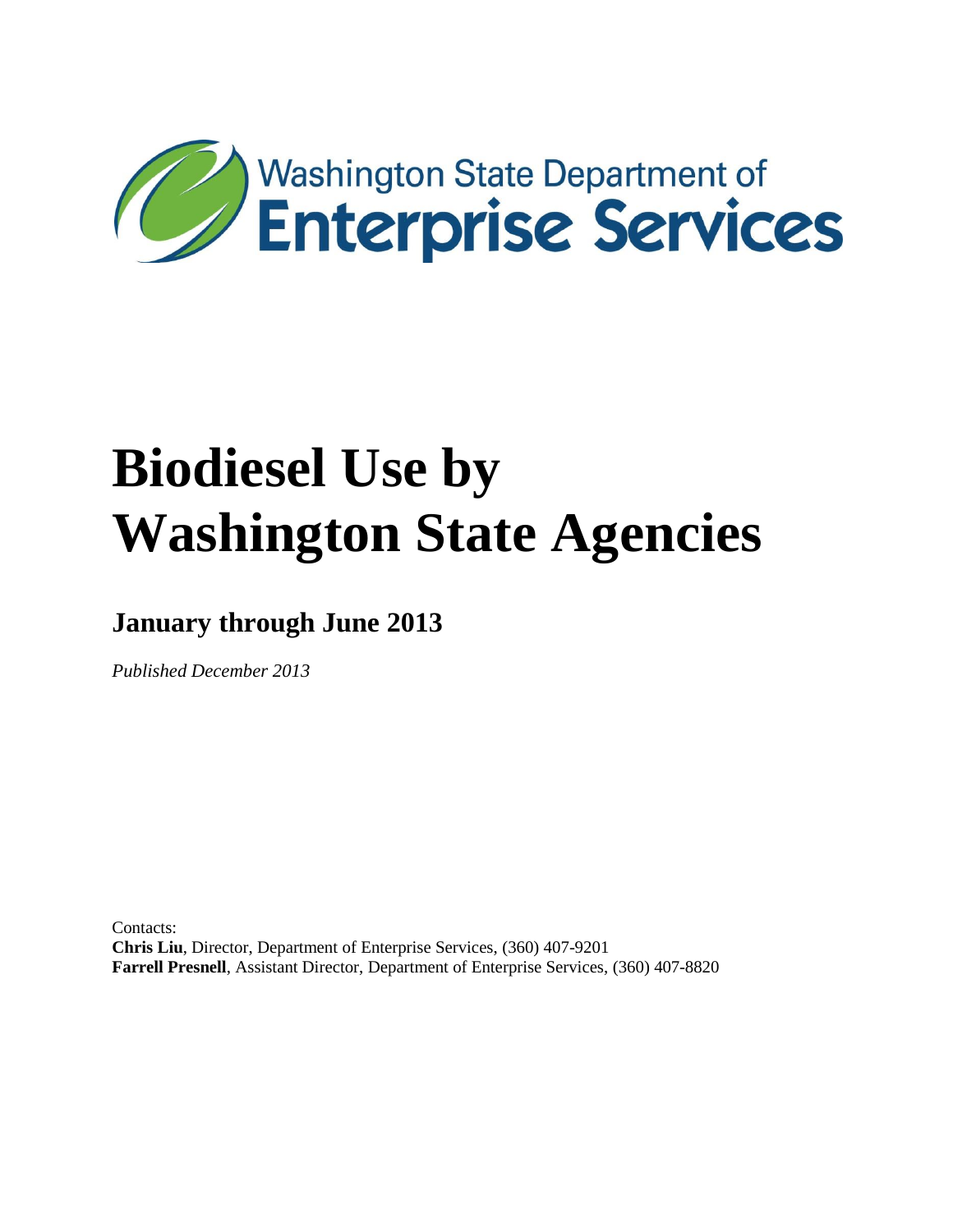*January through June 2013*

To accommodate persons with disabilities, this document is available in alternate formats by calling the Department of Enterprise Services at (360) 407-8059. TTY/TDD users should contact Enterprise Services via the Washington Relay Service at 711 or 1-800-833-6388.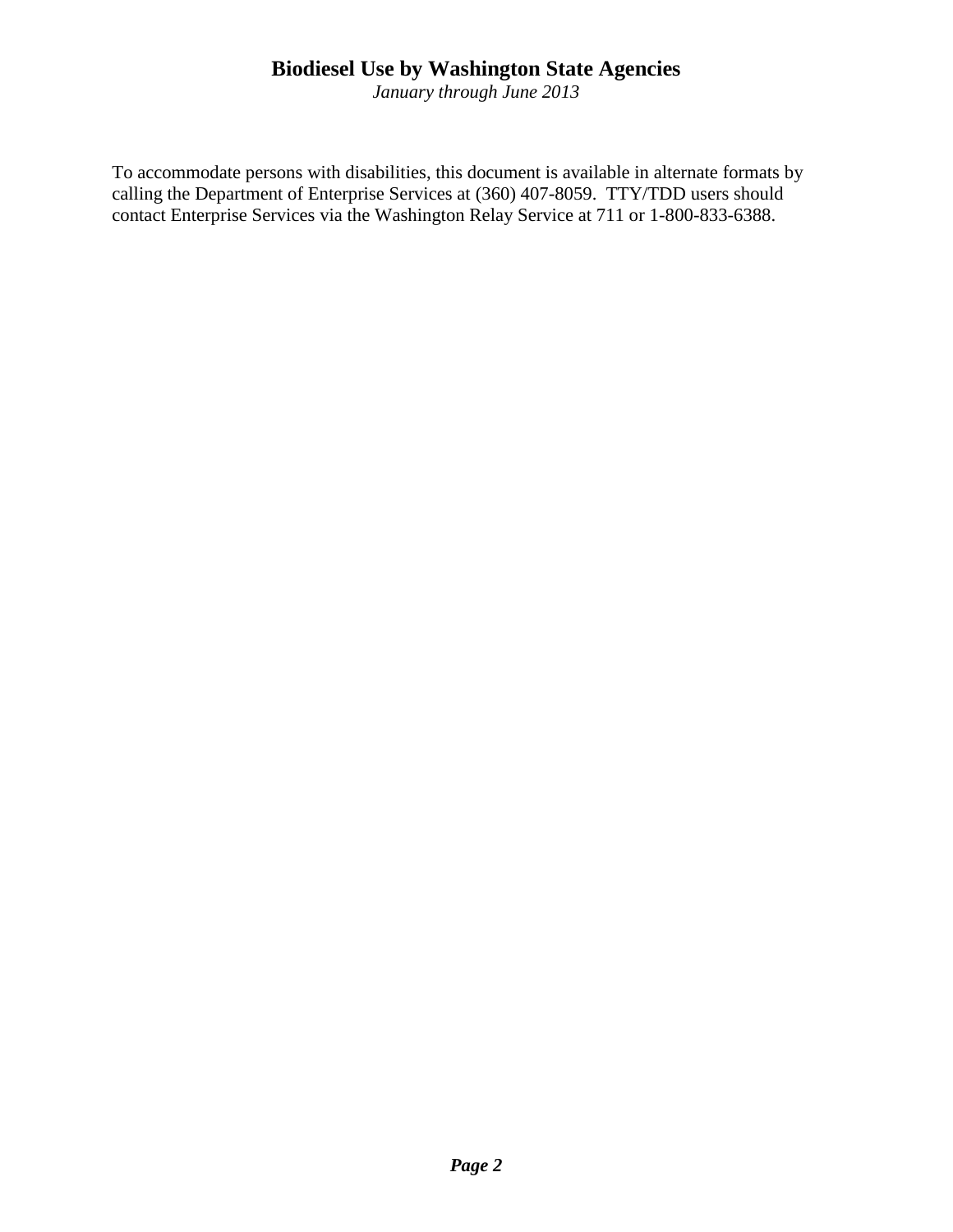### **REPORT HIGHLIGHTS**

- During the first six months of 2013, total biodiesel purchases by state agencies under state fuel contracts was just under 490,000 gallons, an increase of 15 percent over the previous six months.
- Washington State Ferries (WSF) is the state's largest consumer of diesel fuel. WSF purchased 320,207 gallons of biodiesel, the most ever purchased for a six-month period. Fuel containing five percent biodiesel (B5) became the standard fuel for the entire fleet in March, after the in-line blending infrastructure at the Seattle fuel dock was completed. Overall, WSF reached an average of 3.8 percent biodiesel for the period.
- Biodiesel purchased by state agencies other than WSF totaled 167,166 gallons during this six-month period. Biodiesel made up 12 percent of the diesel fuel purchased, up from 10 percent for the previous six-month period.
- The Washington State Department of Transportation (WSDOT) is the state's second largest purchaser of diesel fuel. Biodiesel made up more than 15 percent of total diesel fuel purchased in western Washington, consistent with the previous period. Eastern Washington biodiesel purchases were up significantly, with biodiesel making up almost 10 percent of total diesel fuel purchased during this reporting period.
- Testing continued to show no significant fuel quality issues related to biodiesel use by state agencies.

#### **BACKGROUND**

As a part of the state's efforts to reduce its dependence on foreign oil, reduce emissions, and stimulate local production and use of biodiesel, 2009 state law mandates state agencies to use biodiesel fuels to operate diesel-powered vessels, vehicles and construction equipment.

State law (RCW 43.19.646) requires the Department of Enterprise Services to compile and analyze the use of biodiesel fuel by state agencies and report its findings and recommendations to the Governor and Legislature in an electronic format every six months. Enterprise Services collaborates with key state agency stakeholders to prepare the report.

This report covers January 1 through June 30, 2013, and focuses on bulk fuel purchased through state fuel delivery contracts. The term "biodiesel" means pure biodiesel (B100) unless clearly indicated otherwise. Biodiesel blends are specified by the capital letter "B" followed by the value representing the volume percentage of biodiesel, such as B5 and B20. Therefore B5 would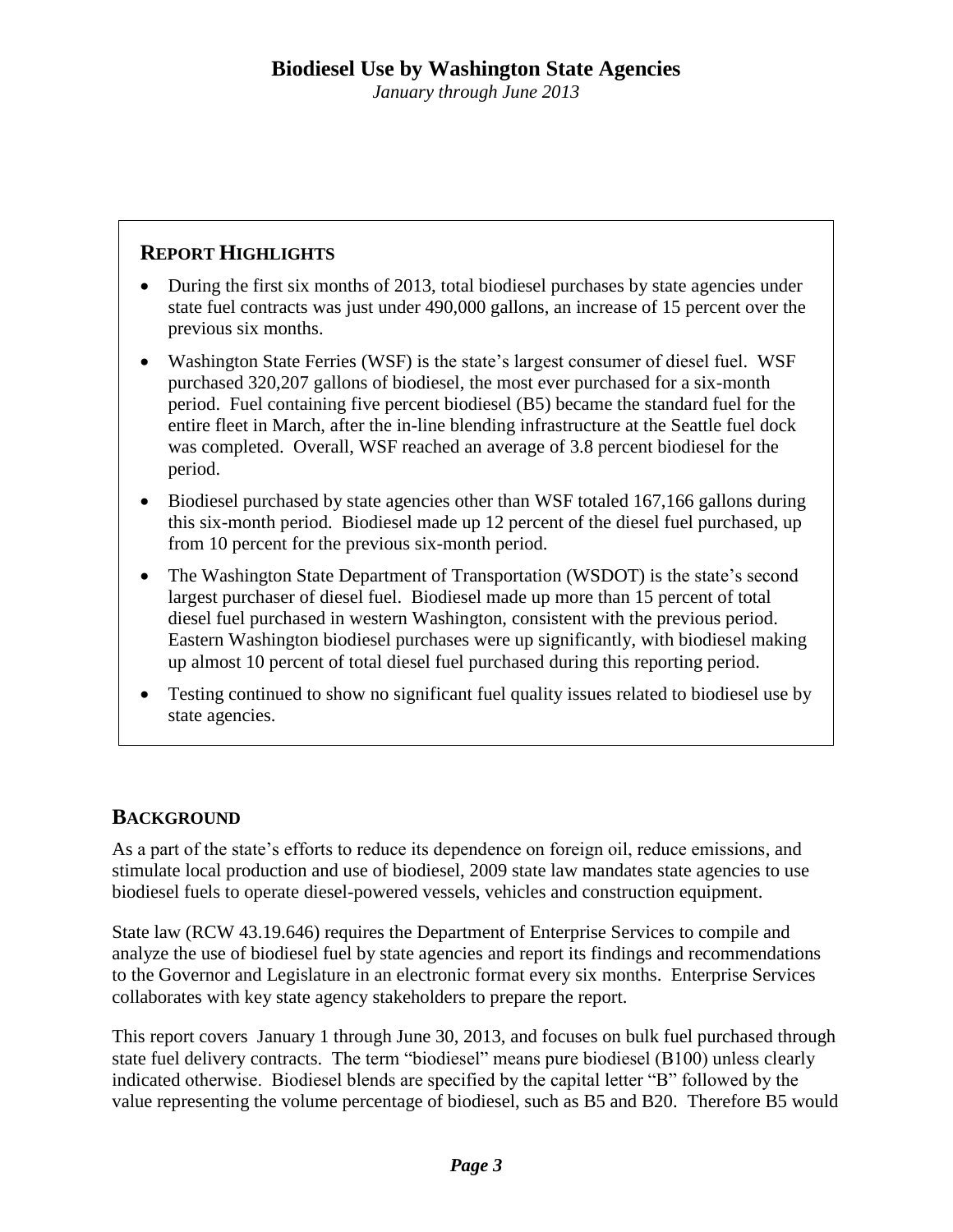*January through June 2013*

contain 5 percent biodiesel fuel. In tables and charts, the amount of biodiesel is expressed in B100 gallons.

WSF is to use a minimum of 5 percent biodiesel in all vessels as long as the price of a B5 biodiesel blend does not exceed the price of diesel by 5 percent or more. All other state agencies are directed to use a minimum of 20 percent biodiesel by total volume to operate diesel vessels, vehicles and construction equipment.

#### **STATE BIODIESEL PURCHASES**

State agencies are required to purchase bulk fuel through the state fuel contracts which cover gasoline, heating oil, and diesel fuel (including biodiesel). The contracts are also used by many higher education institutions, cities, counties, school districts, and transit systems.

From January 1 through June 30, 2013, state agencies and higher education institutions purchased 9.9 million gallons of diesel fuel through state fuel contracts – including about 490,000 gallons of biodiesel, a 60,000 increase from the previous six-month period. Purchases by WSF made up 86 percent of all diesel fuel and 66 percent of the biodiesel purchased during the period. Total biodiesel use by state ferries increased as a B5 biodiesel blend emerged as the standard fuel for all vessels. Purchases made by state agencies other than WSF for dieselpowered vehicles and equipment made up 14 percent of total fuel purchased and 34 percent of the biodiesel purchased on state contracts.

Biodiesel purchases by institutions of higher education are included in the data if purchased using the state's fuel contract. However, educational institutions are not required to use the state fuel contract so this report does not capture all the fuel purchased by higher education institutions during the period.

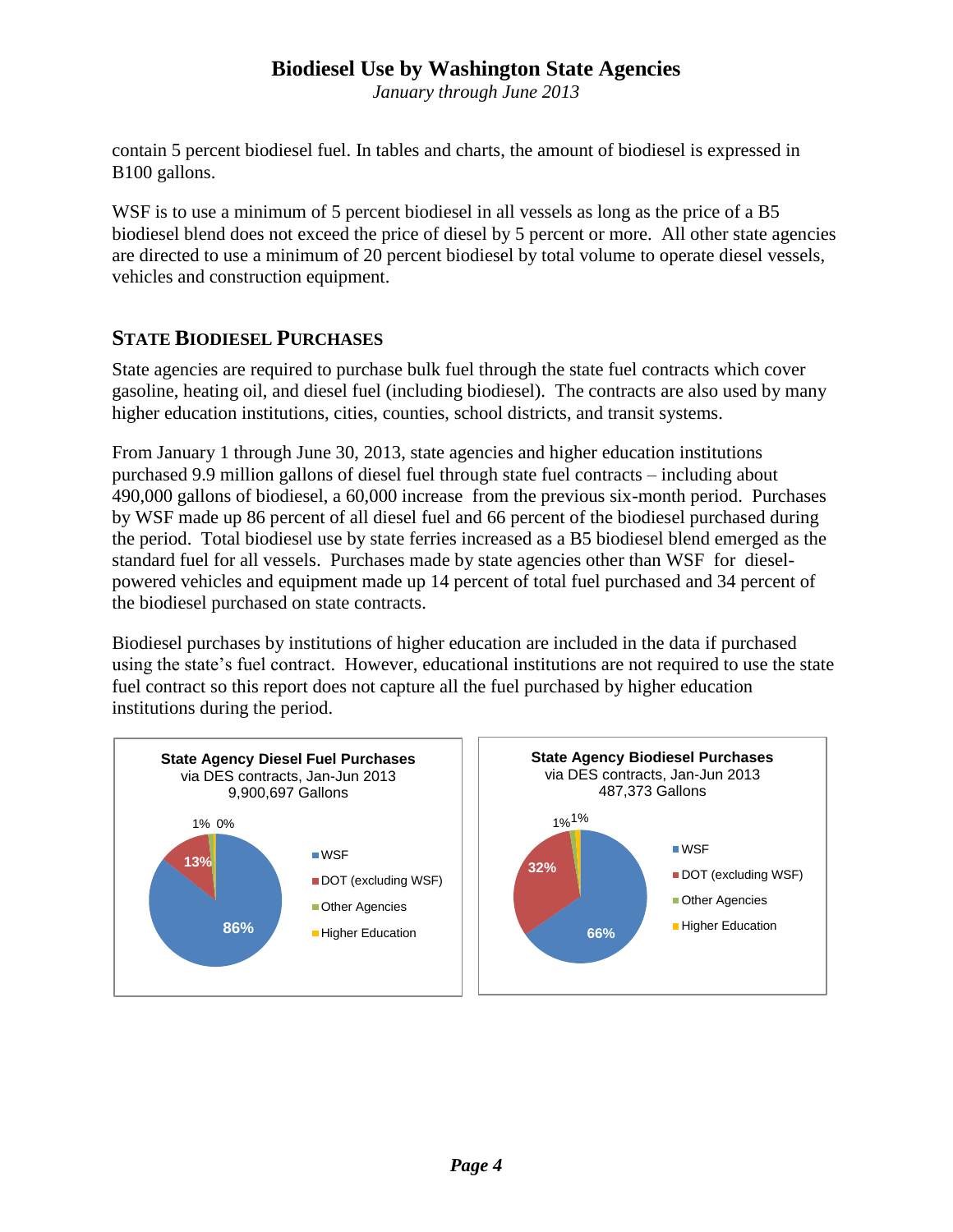*January through June 2013*

# **WASHINGTON STATE FERRIES (WSF) BIODIESEL USE**

 WSF purchased 320,207 gallons of biodiesel during this six-month period. This is a 22 percent increase over the 262,217 gallons purchased from July through December 2012 and a 43 percent increase from January through June 2012. This increase is due to the completion of the in-line blending infrastructure at the Harbor Island dock facility in Seattle, which in March 2013 allowed fuel containing 5 percent biodiesel (B5) to become the standard fuel for the entire fleet.



- WSF's progress using biodiesel has occurred in stages, corresponding with the availability of in-line blended B5 fuel.
	- WSF began using in-line blended B5 for all vessels fueled by truck from the Harbor Island truck facility in Seattle in August 2009. This facility accounts for about 25 percent of the total fuel used by the state ferry system.
	- WSF has used in-line blended B5 for all vessels fueled by truck from Anacortes since January 2011. This facility accounts for about 40 percent of the total fuel used.
	- The capital improvement project to build the infrastructure for in-line blending of biodiesel at the Seattle Harbor Island dock facility was completed in late February 2013. Ferries fueling at the dock facility began using B5 on March 1, 2013, accounting for about 35 percent of the total fuel used.
- Overall, WSF reached an average of 3.8 percent biodiesel for the period, up from 3.0 percent for the previous period.
- The average price paid for diesel during the period was \$3.49 per gallon; the average price paid for B5 was \$3.54 per gallon, a differential of less than 1.5 percent.
- WSF had no biodiesel-related quality or performance issues during the period.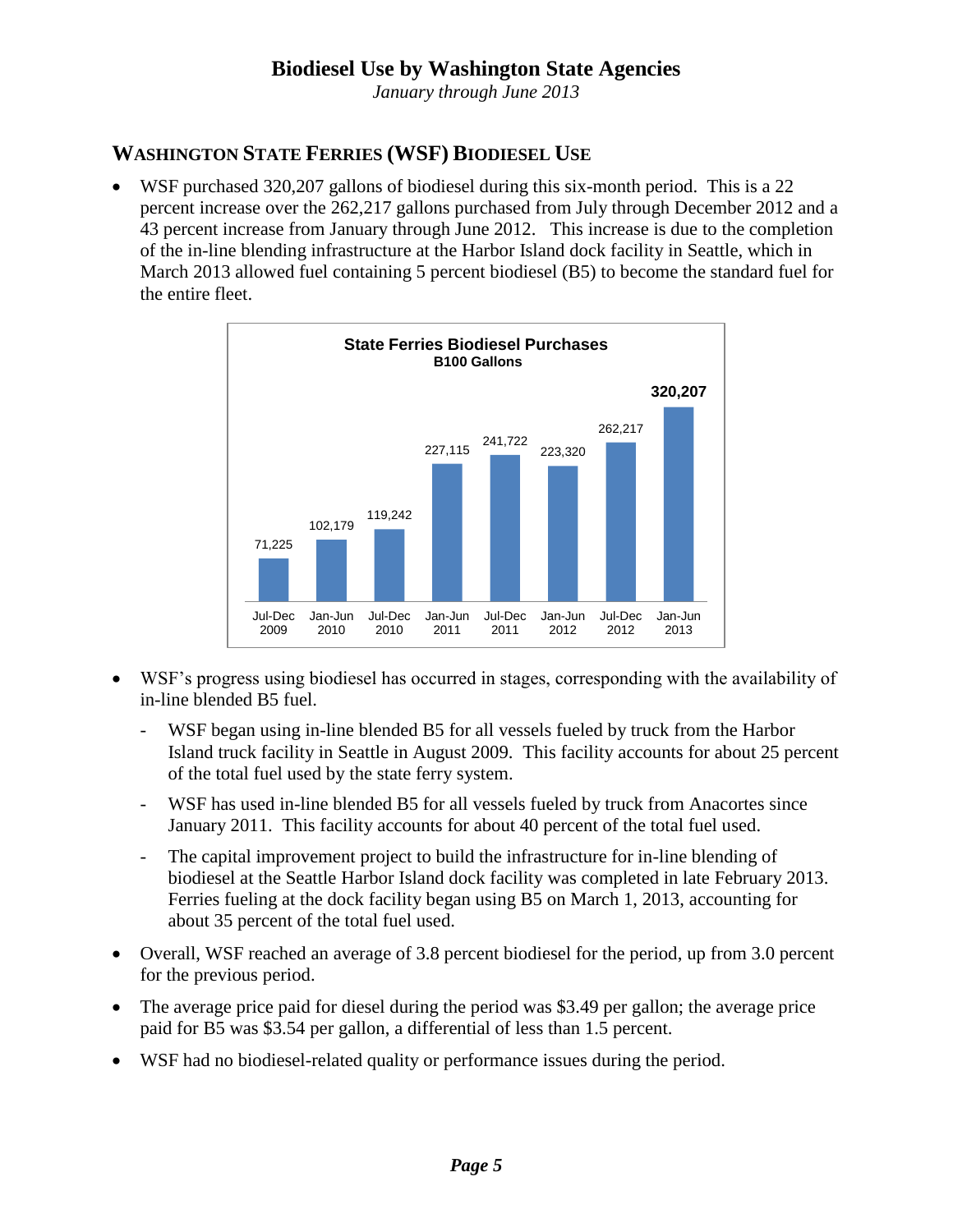*January through June 2013*

| <b>Time Period</b> | <b>Diesel Gallons</b> | <b>Biodiesel Gallons</b> | <b>Total Gallons</b> | <b>Biodiesel %</b> |
|--------------------|-----------------------|--------------------------|----------------------|--------------------|
| Jan. - June 2013   | 8,156,700             | 320,207                  | 8,476,907            | 3.8%               |
| July - Dec. 2012   | 8,466,258             | 262,217                  | 8,728,475            | 3.0%               |
| Jan. - June 2012   | 8,283,480             | 223,320                  | 8,506,800            | 2.6%               |
| July - Dec. 2011   | 8,672,324             | 241,722                  | 8,914,046            | 2.7%               |
| Jan. - June 2011   | 8,435,352             | 227,115                  | 8,662,467            | 2.6%               |
| July - Dec. 2010   | 8,455,444             | 119,242                  | 8,574,686            | 1.4%               |
| Jan. - June 2010   | 8,459,772             | 102,179                  | 8,561,951            | 1.2%               |
| July - Dec. 2009   | 8,463,791             | 71,225                   | 8,535,016            | 0.8%               |
| Jan. - June 2009   | 8,269,302             | 30,714                   | 8.300.016            | 0.4%               |

| Washington State Ferries Biodiesel Use: January 2009 to June 2013 |  |  |
|-------------------------------------------------------------------|--|--|
|                                                                   |  |  |

# **LAND SECTOR USE**

State agency purchases of biodiesel for use in vehicles and equipment totaled 167,166 gallons in the first six months of 2013, slightly more than the 165,257 gallons in the last six months of 2012. Overall state agency biodiesel purchases increased from 10.2 to 11.7 percent of total diesel fuel purchased under the state fuel contract. This increase was due to a 14 percent decrease in total fuel purchased during the period.

WSDOT is the largest single purchaser of diesel fuel in the land sector. During this reporting period, WSDOT purchased 1.25 million gallons of diesel fuel, accounting for 88 percent of all diesel fuel and 92 percent of all biodiesel purchased by state agencies under the state fuel contract. WSDOT maintains a comprehensive, statewide network of fueling stations that serves the majority of the state's diesel-powered equipment and vehicles. Of the eight other agencies purchasing diesel fuel under the state contract, only four purchased more than 10,000 gallons of bulk diesel fuel during the period:

- Department of Corrections
- Department of Natural Resources
- Department of Fish and Wildlife
- Department of Social and Health Services

Among the nine higher education institutions purchasing diesel fuel off the state contract, only the University of Washington purchased more than 10,000 gallons of bulk diesel fuel during the period.

| Agency                  | <b>Diesel Gallons</b> | <b>Biodiesel Gallons</b> | <b>Total Gallons</b> | <b>Biodiesel %</b> |  |  |
|-------------------------|-----------------------|--------------------------|----------------------|--------------------|--|--|
| <b>WSDOT</b>            | 1.097.221             | 154.415                  | 1,251,636            | 12.3               |  |  |
| Other Agencies          | 115.929               | 6.711                    | 122.640              | 5.5%               |  |  |
| <b>Higher Education</b> | 43.474                | 6.040                    | 49.514               | 12.2%              |  |  |

**State Agency Biodiesel Purchases (Land Sector): January to June 2013**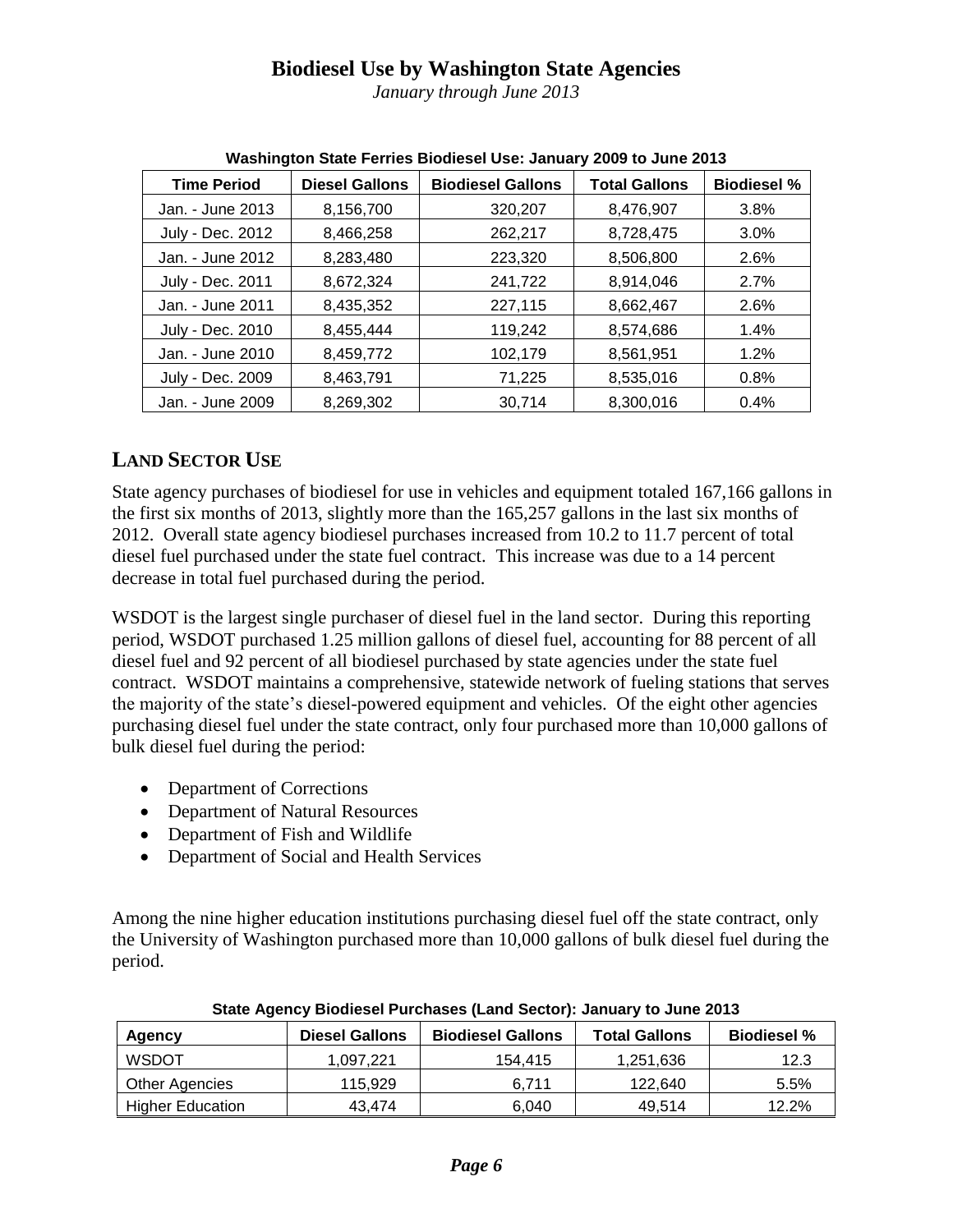*January through June 2013*

| ักtal<br><u>stur</u><br>. | .356<br>.25<br>מ | 67.166<br>1 h | ,790<br>-425 | 70 |
|---------------------------|------------------|---------------|--------------|----|

On a percentage basis, biodiesel purchases by state agencies for use in vehicles and equipment have significantly increased since 2006 and averaged above 10 percent for the last five reporting periods. The lack of available biodiesel in Eastern Washington limited efforts to use biodiesel fuels prior to 2011.



#### **DETAILS ON WSDOT PURCHASES AND USE**

- Overall, WSDOT's total biodiesel purchased was up 5 percent from the previous six months while the total gallons of fuel purchased decreased by 10 percent. As a result, biodiesel compared to the total diesel volume increased from 10.6 to 12.3 percent. The increase in biodiesel gallons and in biodiesel percentage was due to increased biodiesel purchases in Eastern Washington.
	- WSDOT had 45 fuel sites with biodiesel fuel available in Western Washington. During this reporting period, 85 percent of fuel deliveries were B20, 10 percent were B10, and the remaining were B5. Deliveries were reduced to B5 at two sites due to cold weather. Biodiesel made up more than 15 percent of total diesel fuel purchased in Western Washington, consistent with the previous period.
	- WSDOT had 53 fuel sites with biodiesel fuel available in Eastern Washington. B5 was the standard fuel delivered during the winter months. In April, the biodiesel blend percentages of deliveries were increased to B10 or B20. From April through June, 74 percent of deliveries were B20, 25 percent were B10, and 1 percent was B5. Overall, biodiesel made up almost 10 percent of total diesel fuel purchased in Eastern Washington during the period, up from the 5.4 percent of the previous six months.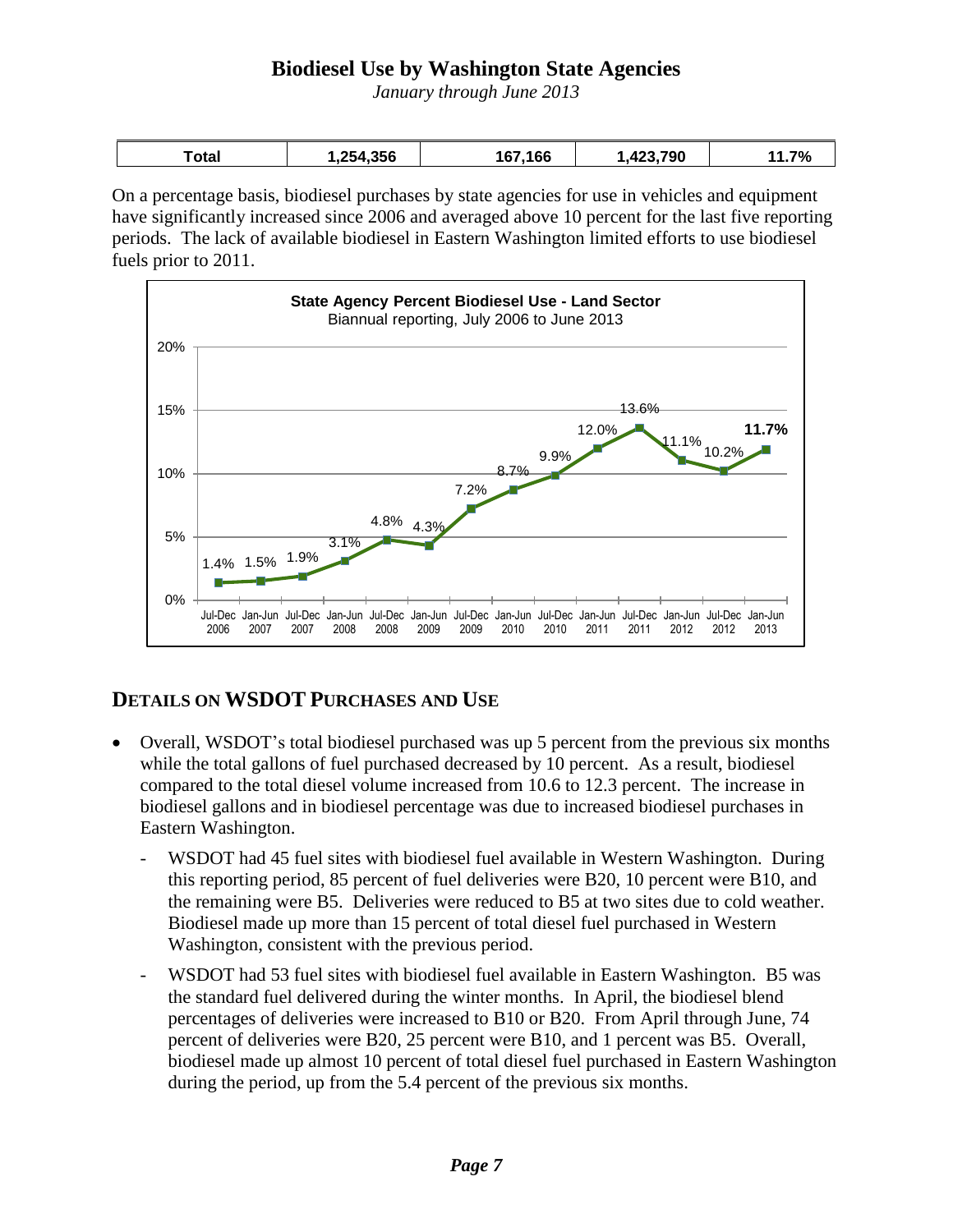*January through June 2013*

| <b>Region</b>          | <b>Diesel Gallons</b> | <b>Biodiesel Gallons</b> | <b>Total Gallons</b> | <b>Biodiesel %</b> |
|------------------------|-----------------------|--------------------------|----------------------|--------------------|
| Westside               | 532.104               | 95.741                   | 627,845              | 15.2%              |
| Eastside               | 565.117               | 58.674                   | 623.791              | 9.4%               |
| <b>Statewide Total</b> | 1,097,221             | 154.415                  | 1,251,636            | 12.3%              |

| WSDOT Biodiesel Purchases by Region: January 1 to June 30, 2013 |  |  |  |
|-----------------------------------------------------------------|--|--|--|

- WSDOT continued suspending purchases of biodiesel blends higher than B20. The suspension began in May 2012 after a review of EPA regulations (40 CFR 280.32), recently published guidance, and biodiesel handling guidelines on materials compatibility. WSDOT worked with industry experts to assess its fuel tanks and determined that WSDOT diesel fuel tanks must be replaced to meet certification requirements to store biodiesel blends above B20. Replacing these tanks and resuming purchases of higher biodiesel blends is dependent on funding.
- WSDOT's experience with biodiesel fuels and testing biodiesel blends up to B90 has demonstrated the importance of: (1) Managing biodiesel concentration based on climate and conditions; and (2) limiting biodiesel at sites with low fuel turn-over. WSDOT has 11 sites that are not currently feasible for biodiesel use because they are in areas that experience cold winter temperatures and have low fuel turn-over (no fuel use for periods of four to six months or longer). WSDOT is working with fuel additive manufacturers to address fuel storage longevity and cold weather operability issues.
- WSDOT continued to employ best practices for using biodiesel. Operational issues included: (1) Replacing fuel dispenser filters at twice the previous rate; (2) Using a more porous filter to minimize filter failure; and (3) Cleaning tanks at a higher frequency. WSDOT continues to experience higher rates of fuel injector and filter failure which may be attributable to biodiesel use.

On a percentage basis, WSDOT biodiesel purchases have significantly increased since 2006. Biodiesel use declined in Western Washington due to the suspension of using biodiesel blends higher than B20. Prior to the suspension, some sites in Western Washington provided biodiesel blends of up to B40*.* The lack of biodiesel availability from contractors serving Eastern Washington limited WSDOT's efforts to use biodiesel fuels in that region before 2011.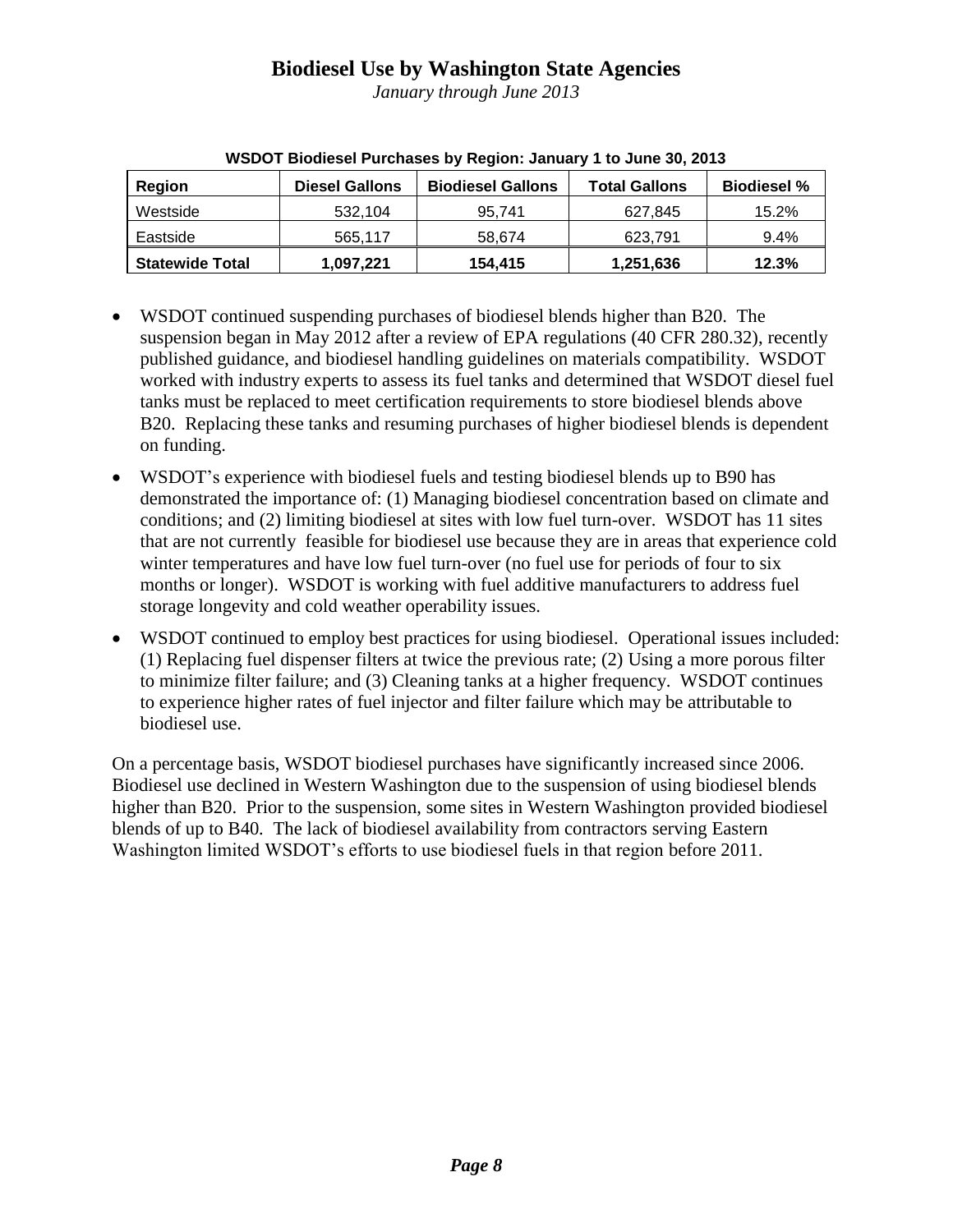*January through June 2013*



#### **FUEL QUALITY**

The Washington State Department of Agriculture (WSDA) monitors the quality of diesel and biodiesel used by state agencies as part of the state's Motor Fuel Quality Program. During this reporting period, WSDA tested 174 diesel and biodiesel fuel samples and submitted 89 to a contract laboratory to test compliance with American Society for Testing and Materials (ASTM) quality standards. Samples were obtained from fuel distributors, biodiesel producers, retail outlets, and WSDOT sites.

The program collected seven samples for laboratory testing at WSDOT fueling locations: six were B20 and one was B3. Two of the B20 samples and the B3 sample did not meet ASTM Flash Point specifications.

Of the other 167 samples evaluated, 82 were submitted to the contract laboratory for analysis. Of these, 29 of the 53 diesel samples and 8 of the 29 biodiesel blend fuel samples did not meet one or more ASTM quality specifications, including specifications for Flash Point and Appearance. Of the eight biodiesel fuel samples not meeting specifications, seven were B5 and one was B20. While these fuel quality failures do not cause immediate engine problems, WSDA is concerned about the continued problems with flash point and other failures and is working to determine causes and corrective actions. WSDA issued Notices of Correction to all of the businesses with fuel that did not meet specifications and issued five notices of intent to issue a civil penalty for repeat violators. In addition, fuel at four retail locations was removed from sale for excessive water in the storage tanks. Two were ultra low sulfur diesel, one was B2 and another was B5.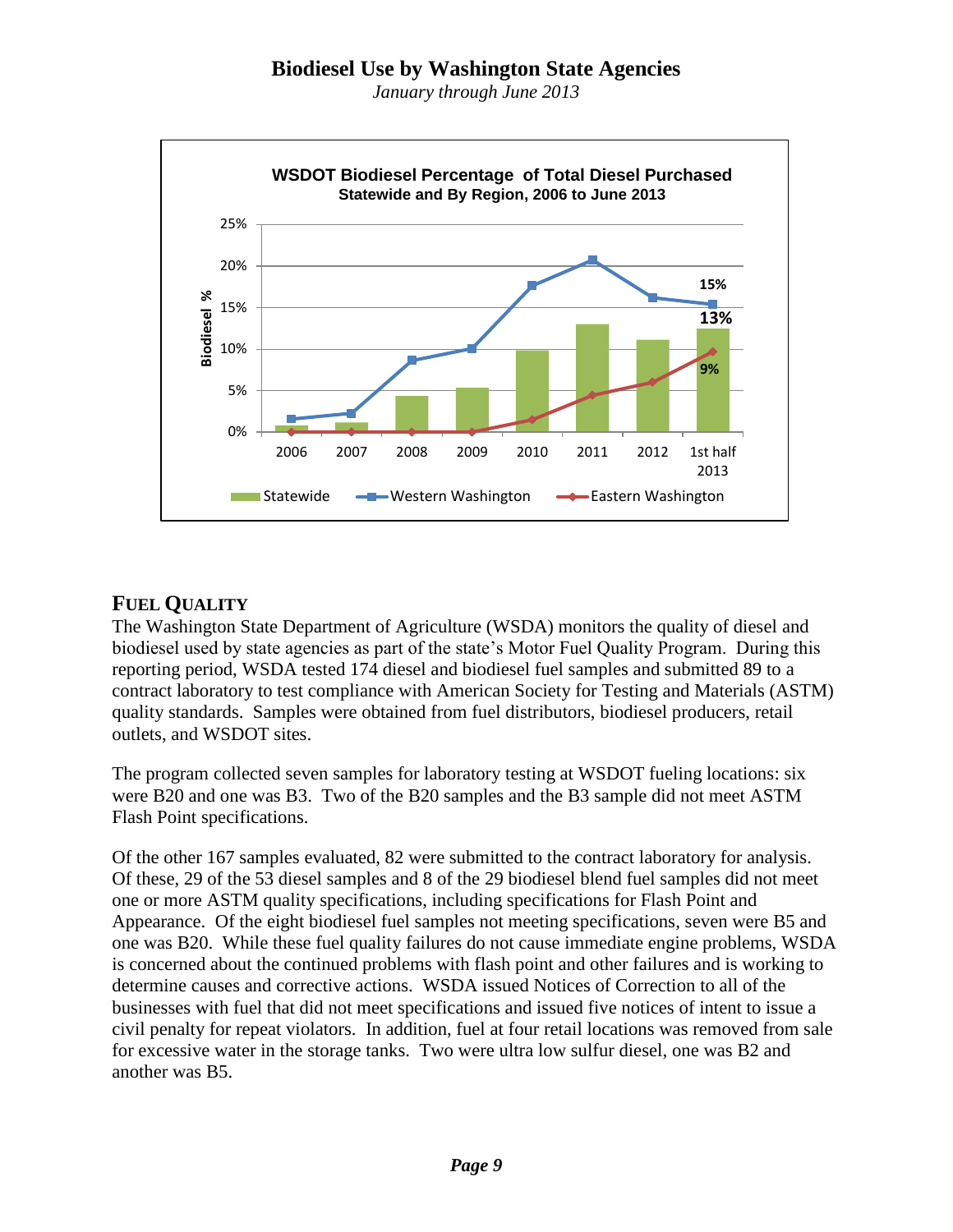*January through June 2013*

Overall, WSDA did not identify any significant quality issues with biodiesel fuels during this reporting period. No performance-related issues were reported to WSDA by state agencies.

#### **STATE CONTRACTING**

- The state bulk fuel contract which started May 21, 2011, is now in its third year. The contract covers all regions of the state and encompasses 16 contracts with five contractors. Provisions of the state bulk fuel contract related to biodiesel include:
	- Biodiesel can be made from any feedstock so long as it meets ASTM specifications.
	- Contractors must provide biodiesel fuel in any percentage from B1 to B100.
	- Contractors must provide state agencies with biodiesel made from at least 51 percent in-state feedstock and/or biodiesel produced in-state.
- As of June 2013, Coleman Oil and Powell Christiansen have agreed to add a new biodiesel fuel product (B5 Rack) to their bulk fuel contracts which cover Eastern Washington. B5 has become a standard product available from fuel suppliers in Washington with its own pricing. This change provides a competitively-priced product to contract customers and is expected to provide cost savings to state contract customers. The new product is expected to be available in July 2013. A B5 Rack product has been available from PetroCard since August 2012. Enterprise Services plans to work with the two remaining contractors to make this product available statewide.
- The amendment to the contract to provide fuel at Seattle Harbor Island dock facility was completed to coincide with the completion of in-line biodiesel blending infrastructure at the facility. The amendment added B5 to the contract's core fuel types, includes fuel quality standards and specifications, and covers the 51 percent in-state sourced biodiesel requirement consistent with the bulk fuel contract. There was no activity to report regarding the Marine Refueling Services contract this period.
- Two of the three fuel contracts require contractors to provide biodiesel that is at least 51 percent in-state sourced. To determine compliance with this contract provision, Enterprise Services reviews invoices or bills of lading documenting the date, quantity, and source of biodiesel purchases. The data shows compliance well above the 51 percent threshold for this reporting period.

#### **OTHER ACTIVITIES RELATED TO BIODIESEL USE BY STATE AGENCIES**

 **Extent Practicable Rulemaking**: The Washington State Department of Commerce adopted final rules on agency use of biofuels and vehicle electrification in April 2013 (WAC 194-28). The rules went into effect May 23, 2013. The rules define practicability and clarify how state agencies will be evaluated to determine whether they have met mandated goals which include 40 percent biofuel/electricity use by June 1, 2013, and 100 percent biofuel/electricity use by June 1, 2015. Unless otherwise limited by law, it is considered practicable for state agencies to use a minimum of 20 percent biodiesel on an annualized basis when purchasing fuel through the state procurement system. Agencies are encouraged to make good faith